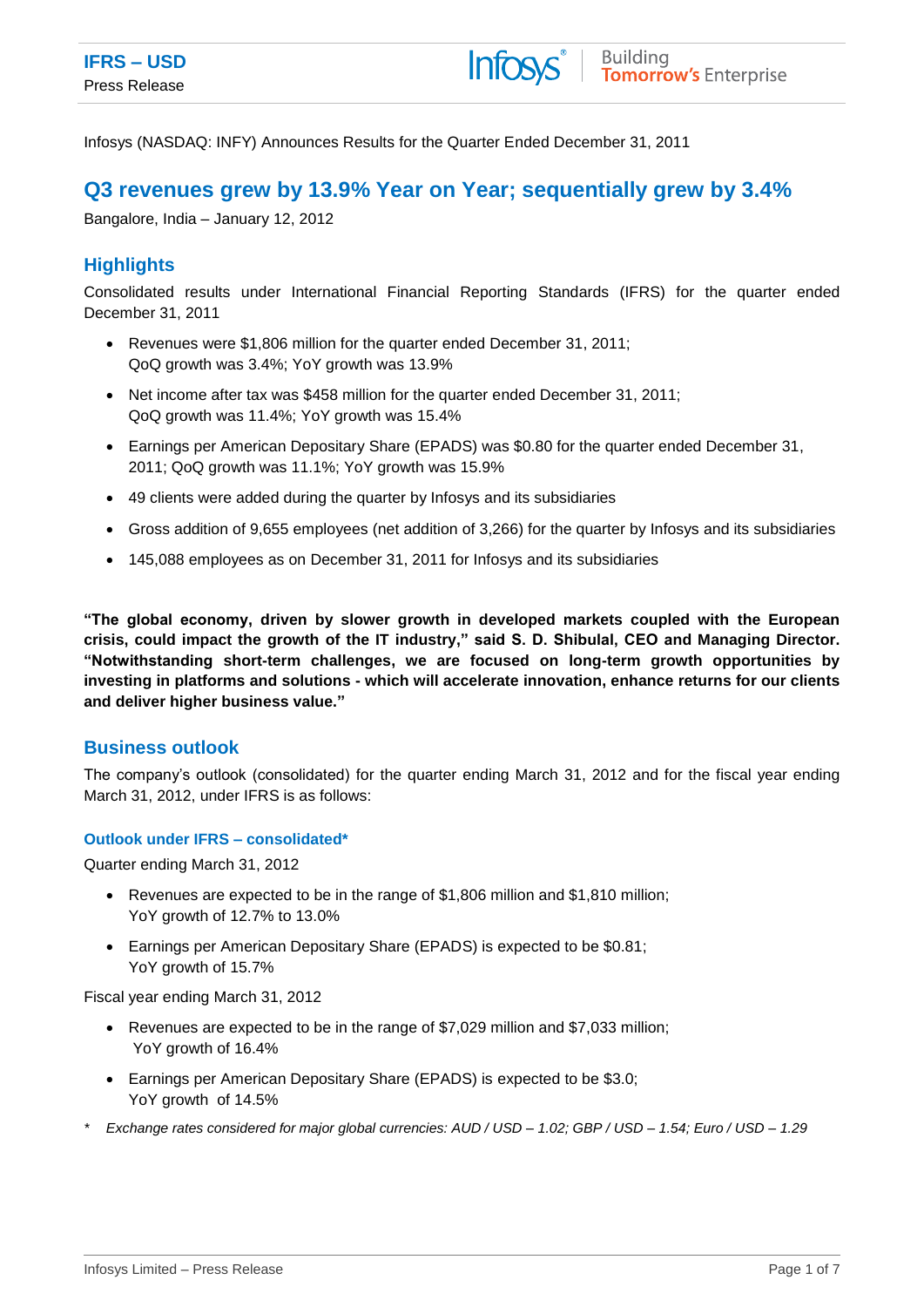# **Awards and Recognition**

We have won the 'Business Partner of the Year' award from Procter & Gamble (P&G) for successfully implementing an order, shipping and billing program, and providing high-quality consulting, technology and BPO services. We were also awarded the Oracle North America [Titan Award](http://isinfwp2/Oracle/features-opinions/Pages/titan-award-2011.aspx) at Oracle OpenWorld for the third consecutive year.

We were conferred the Brand Excellence Award for IT by Star News and the World Brand Congress. We received the People's Choice Award for 'The Most Admired IT Company amongst IT Employees' at the Bloomberg UTV CXO Awards 2011. We were also one of the winners of the esteemed Global Most Admired Knowledge Enterprises (MAKE) Award 2011, by Teleos in association with The KNOW Network.

# **Expansion of services and significant projects**

Our revamped organization and the promise of Building Tomorrow's Enterprise is helping us strengthen strategic partnerships with our clients. Our promise of consulting led transformation, optimizing operations and accelerating innovation is gaining rapid traction across key markets.

## **Consulting and Systems Integration**

Our focus on next generation consulting is helping us create new transformational models in the IT business.

We were chosen by a leading agribusiness company as a global transformation and business IT services partner. As a part of this engagement we were awarded a multi-year services contract, to provide consistency and predictability of service delivery under a single shared-services engagement across five continents.

One of the largest brewers in Asia Pacific selected us as a strategic supplier for its IT needs, and to design and develop a trade promotions management solution. We were selected by an oil and gas major to transform its financial practices and move it onto a single technology platform. The program will encapsulate implementation and rollout of a global accounting solution based on Oracle E-Business Suite Financials, covering 14 countries and involving over 40 legal entities across Europe, Middle East and Asia Pacific.

### **Business IT Services**

Through our integrated service delivery approach to Business IT services, we are helping clients drive greater optimization in their business.

A global manufacturer of perfumery and flavor chemicals engaged us for the maintenance and support of its global infrastructure which includes data center, network, server management and messaging support for the next four years. A leading automotive company headquartered in Europe selected us as the single supplier to develop and optimize close to 150 IT applications covering sales, dealer operations, supply chain, parts, aftersales and warranty, marketing, customer operations, finance and HR.

A records and information management major partnered with us to improve the quality of its global product development by building increased capacity and enhanced capability through our Testing and Quality Assurance (QA) offerings. This helped the client bring in greater discipline, predictability, and eventually a stronger strategic approach to QA.

The bank division of a major retailer selected us to build its new online banking platform to facilitate upselling, cross selling and new product introduction. Using new architecture, this solution will enhance overall client and business partner experience through seamless integration capabilities.

A leading provider of industrial productivity solutions partnered with us to accelerate its finance transformation program by outsourcing certain financial processes, such as accounting, reporting and processing of supplier invoices.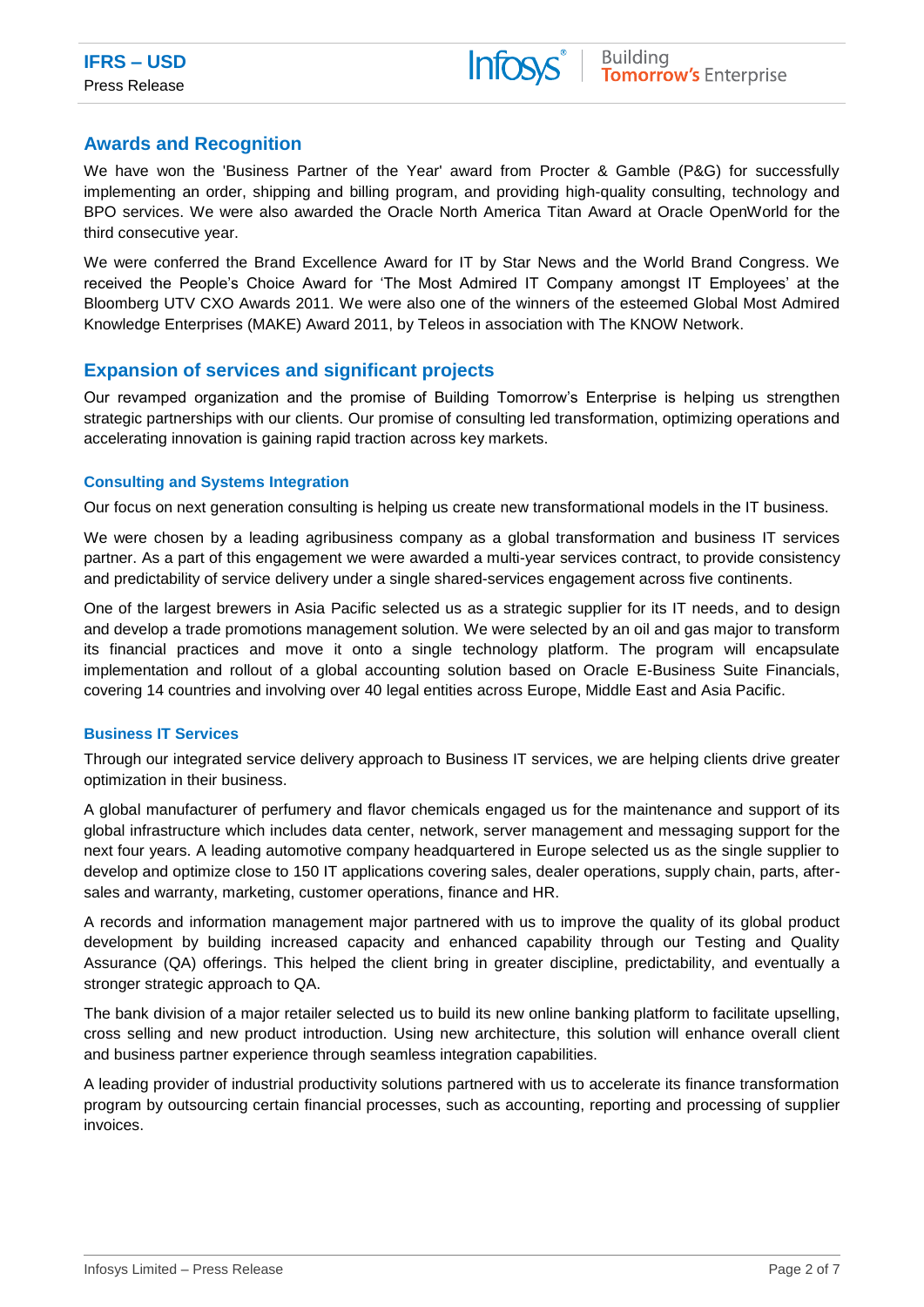### **Products, Platforms and Solutions**

Products, platforms and solutions continue to gain momentum and accelerate our non-linear growth.

#### *Finacle™*

Finacle™, the universal banking solution, continued its growth trajectory, adding 10 wins this quarter. Of these, four were from Europe, Middle East and Africa (EMEA) and six from the Asia Pacific (APAC) region. 26 projects went live in the quarter. Of these, 14 went live in APAC, 10 in EMEA and two in the Americas.

Finacle™ solutions received many industry analyst recognitions during the quarter. Aite Group commended Finacle™ mobile banking solution offering for its technology architecture and broad functionality in its vendor assessment report - *Mainstreaming Mobile: A Review of Mobile Banking Vendors*. Javelin Strategy & Research recognized Finacle™ mobile banking solution for its tri-mode access capabilities, namely Unstructured Supplementary Service Data (USSD) support, focus on cost and compliance and providing a full segmented solution to meet differing market needs in the *'2011 – 2012 Mobile Banking Vendor Scorecard'*.

#### *Infosys SocialEdge™*

A global sports brand selected Infosys SocialEdge™ to create a next-generation collaborative community to enable its employees to interact globally. This initiative is aimed to enhance workforce productivity, enable cocreation and foster innovation across different departments. A leading information company selected Infosys SocialEdge™ to design and implement a consumer engagement initiative targeted towards its special interest groups, helping the client interact with its customers and drive new revenue streams. Infosys SocialEdge™ social analytics solution is being utilized by a European high-tech manufacturer to understand consumer sentiment, brand perception and define its consumer engagement roadmap.

#### *Cloud*

We continue to see strong momentum with our Cloud practice, winning over 15 deals this quarter. As a Cloud Ecosystem Integrator, we set up a private Cloud environment to provide enhanced customer service for one of the largest telecom majors in APAC.

Infosys and Microsoft signed a Memorandum of Understanding (MoU) for Cloud. Under this alliance Microsoft brings together its proven Cloud technologies including Windows Azure, Office 365 and private cloud with Infosys' global presence, deep industry expertise, breadth of services and innovative offerings to co-create and architect Cloud environments for clients, while developing solutions across hybrid Cloud setup.

### *Mobility*

Our mobility offerings are witnessing tremendous interest from our clients globally. We are helping a European telco revamp its point of sale operations in its retail stores by bringing in a mobile point of sale solution. An American gifts and greeting cards major engaged us to create a unique mobile based catalog of offerings, based on Infosys' mBrochure solution.

For an American financial services company, we created a unique mobile based personal card and expense management solution that has been launched in six major markets. We developed a mobile based store/warehouse locator solution to help optimize field force operations of an American industrial products giant.

#### *Sustainability*

Clients continue to engage us in their efforts towards achieving sustainable growth. A fashion eyewear company selected us to implement an industry-leading Enterprise Carbon, Energy and Resource Management (ECERM) software to monitor, analyze and report its energy and resource consumption. A major consumer electronics manufacturer partnered with us to build the foundation for a Full Material Disclosure (FMD) global platform for regulatory compliance.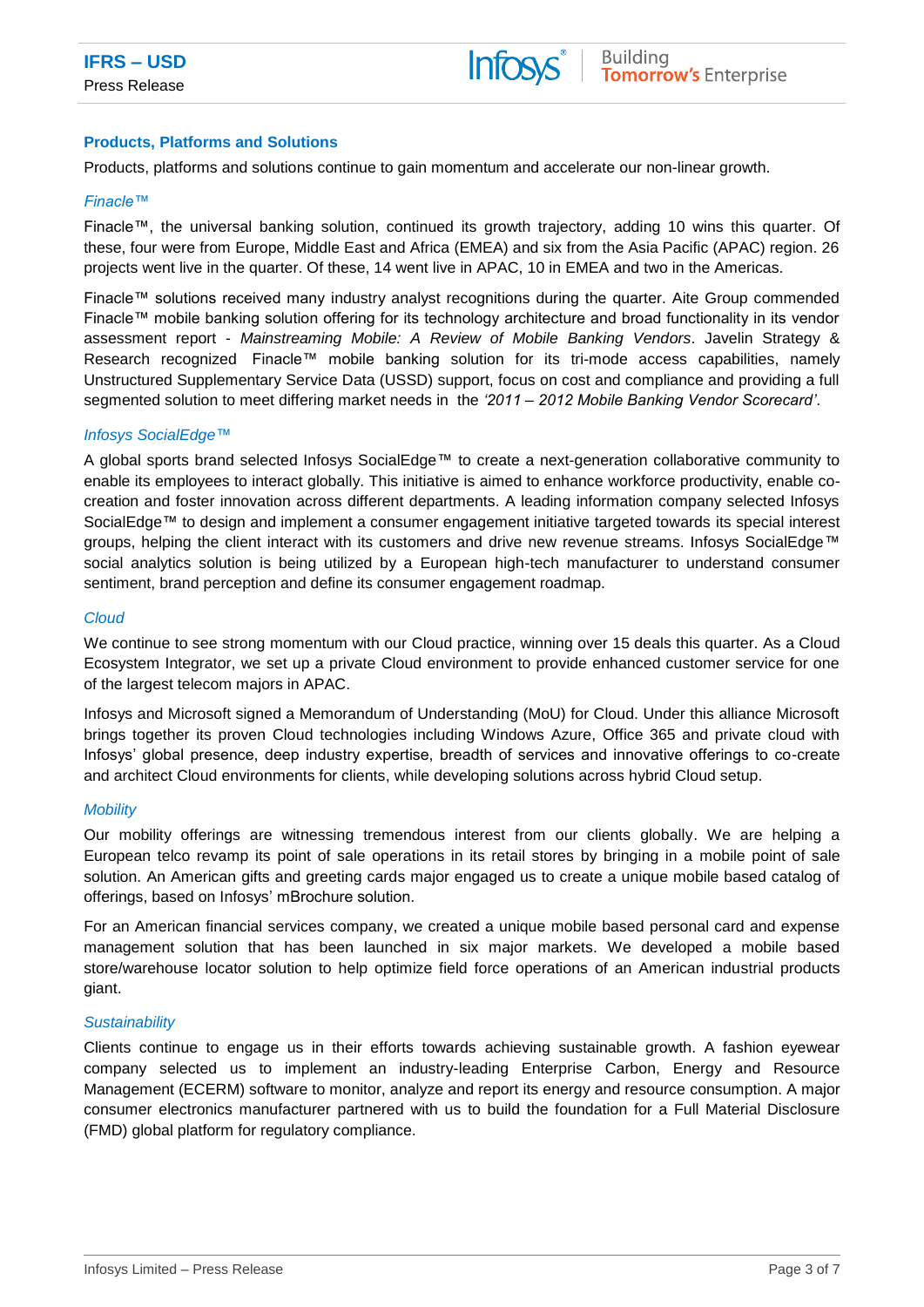

#### **India Business Unit**

We continue to see traction in the Indian market. We won a strategic deal with a large telecom operator based in India to provide a campaign management solution based on SAS Campaign manager and Vertica solution from HP. Using this solution, the client will be able to provide near real-time promotions to subscribers triggered by specific events and usage behavior. Over time, the solution will scale up to cover a larger subscriber base for the operator, increasing revenues and improving customer loyalty. We have been selected by one of the largest aluminum manufacturers in India for an end-to-end application implementation project.

#### **Process Innovation**

During the third quarter, Infosys applied for 30 patent applications in India and the U.S. With this, we have an aggregate of 449 patent applications (pending) in India and the U.S. and has been granted 35 patents by the United States Patent and Trademark Office.

# **Liquidity**

As on December 31, 2011, cash and cash equivalents, including investments in available-for-sale financial assets and certificates of deposits was \$3.7 bn (\$3.6 bn as on December 31, 2010)

**"The global currency market continues to be volatile with the Indian rupee depreciating by 11% during the quarter," said V. Balakrishnan, Member of the Board and Chief Financial Officer. "Managing extreme currency volatility in an uncertain economic environment is going to be a challenge for the industry. We believe our focus on high-quality growth combined with our flexible financial model will position us better during these challenging times."**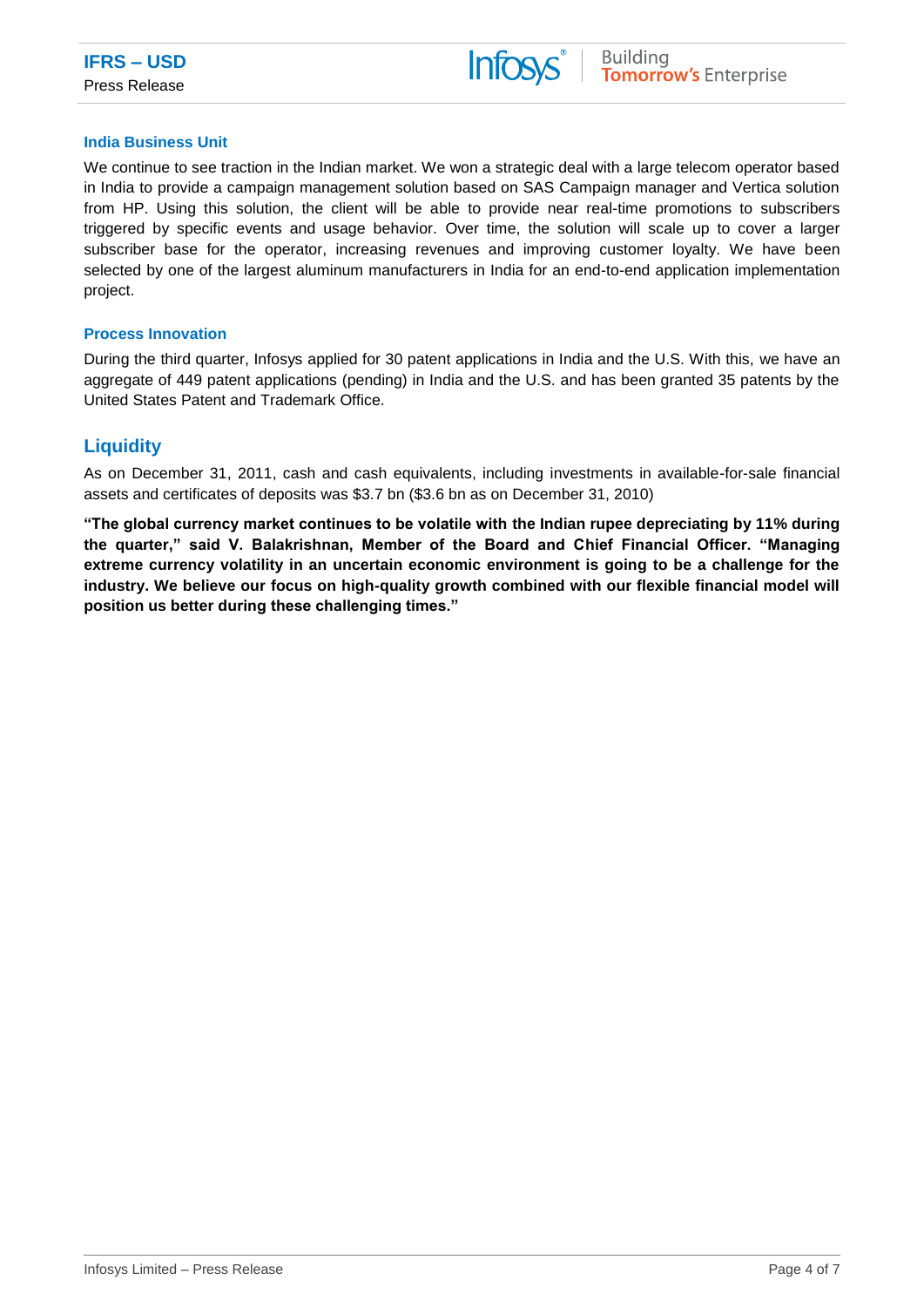

# **About Infosys Ltd**

Many of the world's most successful organizations rely on the 145,000 people of Infosys to deliver measurable business value. Infosys provides business consulting, technology, engineering and outsourcing services to help clients in over 30 countries build tomorrow's enterprise.

For more information about Infosys (NASDAQ: INFY), visit www.infosys.com

## **Safe Harbor**

Certain statements in this release concerning our future growth prospects are forward-looking statements, which involve a number of risks and uncertainties that could cause actual results to differ materially from those in such forward-looking statements. The risks and uncertainties relating to these statements include, but are not limited to, risks and uncertainties regarding fluctuations in earnings, fluctuations in foreign exchange rates, our ability to manage growth, intense competition in IT services including those factors which may affect our cost advantage, wage increases in India, our ability to attract and retain highly skilled professionals, time and cost overruns on fixed-price, fixed-time frame contracts, client concentration, restrictions on immigration, industry segment concentration, our ability to manage our international operations, reduced demand for technology in our key focus areas, disruptions in telecommunication networks or system failures, our ability to successfully complete and integrate potential acquisitions, liability for damages on our service contracts, the success of the companies in which Infosys has made strategic investments, withdrawal or expiration of governmental fiscal incentives, political instability and regional conflicts, legal restrictions on raising capital or acquiring companies outside India, and unauthorized use of our intellectual property and general economic conditions affecting our industry. Additional risks that could affect our future operating results are more fully described in our United States Securities and Exchange Commission filings including our Annual Report on Form 20-F for the fiscal year ended March 31, 2011 and on Form 6-K for the quarter ended June 30, 2011 and September 30, 2011.These filings are available at [www.sec.gov.](http://www.sec.gov/) Infosys may, from time to time, make additional written and oral forward-looking statements, including statements contained in the company's filings with the Securities and Exchange Commission and our reports to shareholders. The company does not undertake to update any forward-looking statements that may be made from time to time by or on behalf of the company.

# **Contact**

| Investor Relations | Avishek Lath, India<br>+91 (80) 4116 7744<br>avishek lath@infosys.com        |
|--------------------|------------------------------------------------------------------------------|
| Media Relations    | Sarah Vanita Gideon, India<br>+91 (80) 4156 4998<br>Sarah Gideon@infosys.com |

Sandeep Mahindroo, US +1 (646) 254 3133 [sandeep\\_mahindroo@infosys.com](mailto:sandeep_mahindroo@infosys.com)

Ted Bockius, USA + 1 (510) 759-9432 [Ted\\_Bockius@infosys.com](mailto:Ted_Bockius@infosys.com)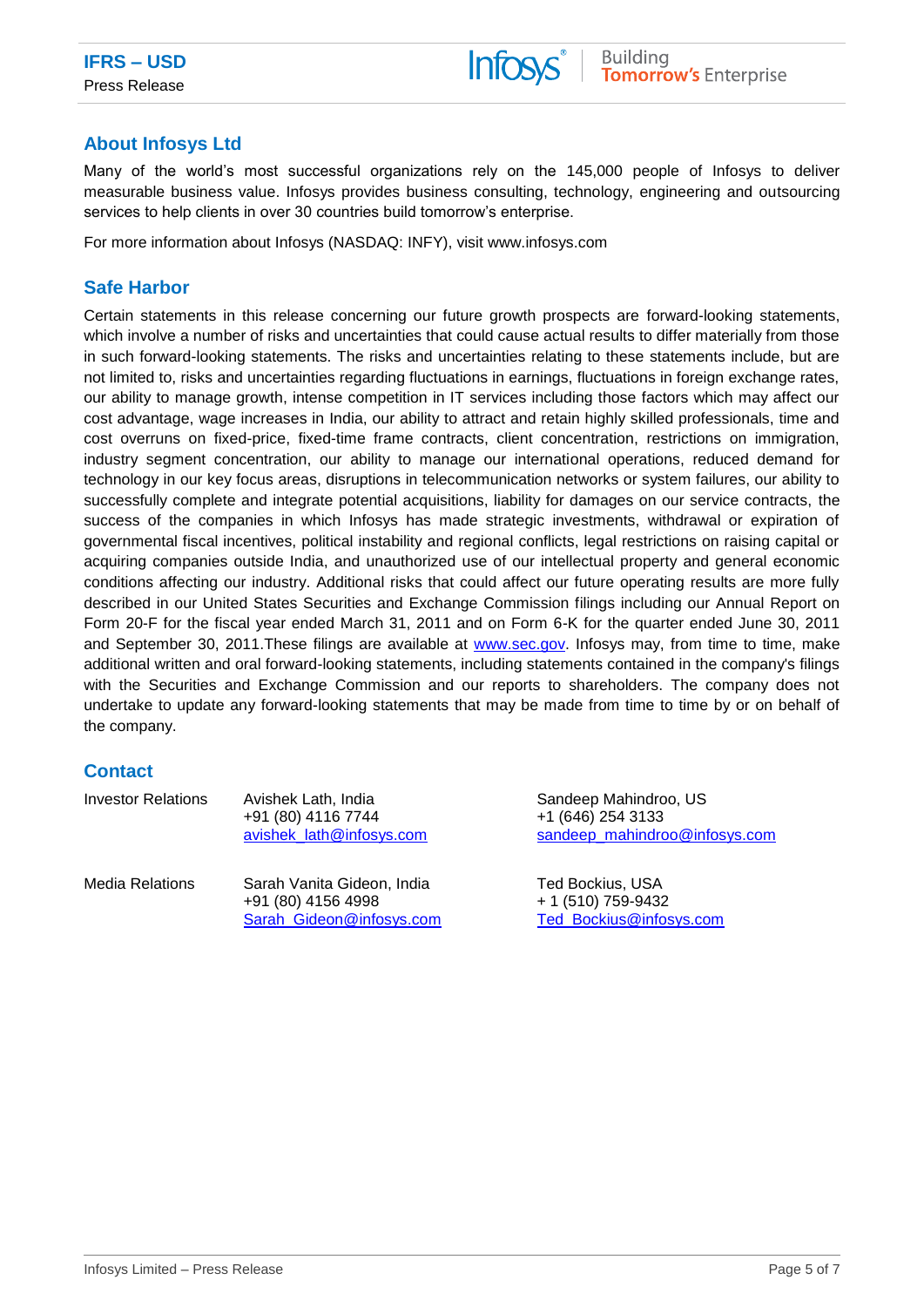*Unaudited Condensed Consolidated Interim Financial Statements prepared in compliance with IAS 34, Interim Financial Reporting*

### *Infosys Limited and subsidiaries*

*Unaudited Consolidated Balance Sheets as of*

|                                                                                                                                                                                                            | (Dollars in millions except share data) |                      |  |  |
|------------------------------------------------------------------------------------------------------------------------------------------------------------------------------------------------------------|-----------------------------------------|----------------------|--|--|
|                                                                                                                                                                                                            | <b>December 31,2011</b>                 | <b>March 31,2011</b> |  |  |
| <b>ASSETS</b>                                                                                                                                                                                              |                                         |                      |  |  |
| <b>Current assets</b>                                                                                                                                                                                      |                                         |                      |  |  |
| Cash and cash equivalents                                                                                                                                                                                  | \$3,671                                 | \$3,737              |  |  |
| Available-for-sale financial assets                                                                                                                                                                        | 2                                       | 5                    |  |  |
| Investment in certificates of deposit                                                                                                                                                                      | 46                                      | 27                   |  |  |
| Trade receivables                                                                                                                                                                                          | 1,140                                   | 1,043                |  |  |
| Unbilled revenue                                                                                                                                                                                           | 297                                     | 279                  |  |  |
| Derivative financial instruments                                                                                                                                                                           |                                         | 15                   |  |  |
| Prepayments and other current assets                                                                                                                                                                       | 288                                     | 206                  |  |  |
| <b>Total current assets</b>                                                                                                                                                                                | $\overline{5,}444$                      | 5,312                |  |  |
| <b>Non-current assets</b>                                                                                                                                                                                  |                                         |                      |  |  |
| Property, plant and equipment                                                                                                                                                                              | 955                                     | 1,086                |  |  |
| Goodwill                                                                                                                                                                                                   | 160                                     | 185                  |  |  |
| Intangible assets                                                                                                                                                                                          | 24                                      | 11                   |  |  |
| Available-for-sale financial assets                                                                                                                                                                        | $\overline{2}$                          | 5                    |  |  |
| Deferred income tax assets                                                                                                                                                                                 | 66                                      | 85                   |  |  |
| Income tax assets                                                                                                                                                                                          | 155                                     | 223                  |  |  |
| Other non-current assets                                                                                                                                                                                   | 30                                      | 103                  |  |  |
| <b>Total non-current assets</b>                                                                                                                                                                            | 1,392                                   | 1,698                |  |  |
| <b>Total assets</b>                                                                                                                                                                                        | \$6,836                                 | \$7,010              |  |  |
| <b>LIABILITIES AND EQUITY</b>                                                                                                                                                                              |                                         |                      |  |  |
| <b>Current liabilities</b>                                                                                                                                                                                 |                                         |                      |  |  |
| Derivative financial instruments                                                                                                                                                                           | \$58                                    |                      |  |  |
| Trade payables                                                                                                                                                                                             | 6                                       | 10                   |  |  |
| Current income tax liabilities                                                                                                                                                                             | 175                                     | 183                  |  |  |
| Client deposits                                                                                                                                                                                            | 3                                       | 5                    |  |  |
| Unearned revenue                                                                                                                                                                                           | 108                                     | 116                  |  |  |
| Employee benefit obligations                                                                                                                                                                               | 97                                      | 31                   |  |  |
| Provisions                                                                                                                                                                                                 | 27                                      | 20                   |  |  |
| Other current liabilities                                                                                                                                                                                  | 473                                     | 451                  |  |  |
| <b>Total current liabilities</b>                                                                                                                                                                           | 947                                     | 816                  |  |  |
| <b>Non-current liabilities</b>                                                                                                                                                                             |                                         |                      |  |  |
| Deferred income tax liabilities                                                                                                                                                                            | 5                                       |                      |  |  |
| Employee benefit obligations                                                                                                                                                                               |                                         | 58                   |  |  |
| Other non-current liabilities                                                                                                                                                                              | 15                                      | 14                   |  |  |
| <b>Total liabilities</b>                                                                                                                                                                                   | 967                                     | 888                  |  |  |
| <b>Equity</b>                                                                                                                                                                                              |                                         |                      |  |  |
| Share capital- ₹5 (\$0.16) par value 600,000,000 equity shares<br>authorized, issued and outstanding and 571,385,517 and 571,317,959,<br>net of 2,833,600 treasury shares each as of December 31, 2011 and |                                         |                      |  |  |
| March 31, 2011, respectively                                                                                                                                                                               | 64                                      | 64                   |  |  |
| Share premium                                                                                                                                                                                              | 703                                     | 702                  |  |  |
| Retained earnings                                                                                                                                                                                          | 6,046                                   | 5,294                |  |  |
| Other components of equity                                                                                                                                                                                 | (944)                                   | 62                   |  |  |
| Total equity attributable to equity holders of the company                                                                                                                                                 | 5,869                                   | 6,122                |  |  |
| <b>Non-controlling interests</b>                                                                                                                                                                           |                                         |                      |  |  |
| <b>Total equity</b>                                                                                                                                                                                        | 5,869                                   | 6,122                |  |  |
| <b>Total liabilities and equity</b>                                                                                                                                                                        | \$6,836                                 | \$7,010              |  |  |